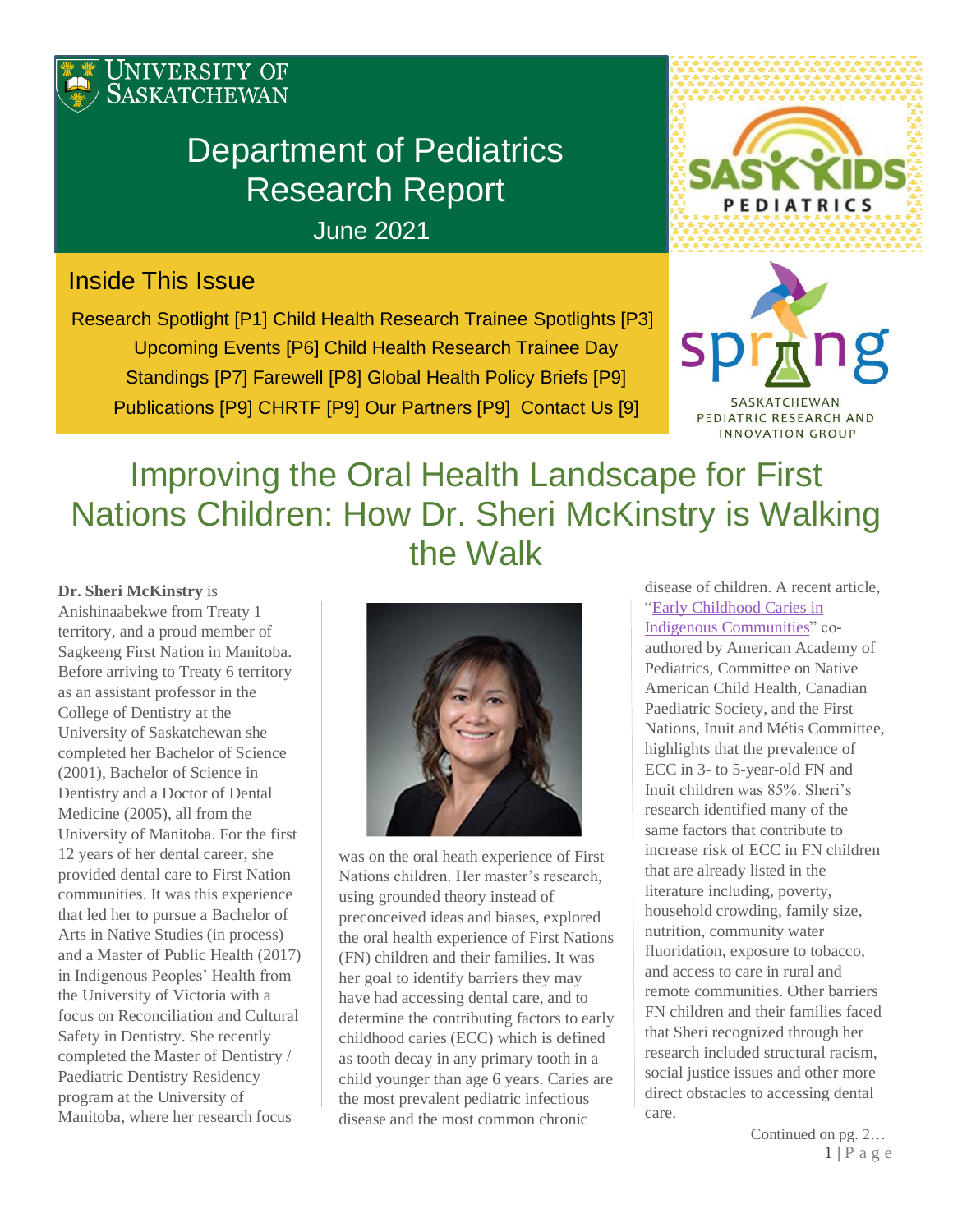#### …McKinstry, continued from pg. 1

Quoting from Sheri's editorial titled, ["Indigenous oral health](https://link.springer.com/article/10.17269/CJPH.108.6243)  [inequity: An Indigenous provider perspective."](https://link.springer.com/article/10.17269/CJPH.108.6243) in Can J Public Health, she emphasizes the importance of overcoming the many barriers First Nation communities face: "There was not just one experience, thought or epiphany that brought me to where I am today. It was years of inquiring and asking

"There is one saying from an elder that always comes to me: If we are going to talk the talk, we also have to walk the walk" (McKinstry, 2017)

questions, and years of listening and learning that taught me that oral health cannot be considered in isolation if we are to be successful in making change in the future. In public health, we are aware of the social determinants of health and how this pertains to Indigenous Peoples' health. This is not just a phenomenon that occurs in Canadian society, however. What causes Indigenous health inequity? Acknowledging and saying out loud that colonialism impacts contemporary Indigenous health is not enough to address health inequity. There is one saying from an elder that always comes to me: If we are going to talk the talk, we also have to walk the walk" (McKinstry, 2017). Sheri's drive to empower her Indigenous communities through responsible change is a welcome addition to the USask community as it is a goal of the [USask's research plan's](https://vpresearch.usask.ca/about-us/our-vision,-strategic-plans-and-initiatives1/research-plan-2018-2025.php#2UpliftIndigenization) commitment to uplift Indigenization by constructive action.

"There was not just one experience, thought or epiphany that brought me to where I am today. It was years of inquiring and asking questions, and years of listening and learning…" (McKinstry, 2017)

As a First Nations woman, she is concerned by what First Nations families and children endure daily, not only the healthcare system, but in society as well. Sheri's work with families impacted her profoundly. Because of this she decided that the voices of her participants would not go unheard, and she developed the Indigenous Dental Association of Canada (IDAC) in support of Reconciliation.

While early in its conception, this association will give Indigenous individuals and communities a voice, and ultimately improve the oral health landscape for Indigenous people in Canada. Her vision for this, involves creating a network where other Indigenous oral health providers and supporters will join IDAC and help guide this endeavor. Sheri's journey to learning and understanding the needs of the First Nation communities began with listening to what these communities had to say. It was this first step that has led her to her goal which is to use her knowledge and expertise for the benefit of First Nation children and communities all while weaving this into an academic and research career. Dr. McKinstry recently was accepted into the PhD program in Community Health & Epidemiology at USask under the supervision of Drs. Holly Graham and Carrie Bourassa. Dr. McKinstry's advocacy to improve the lives of First Nation communities is an inspiring example of the scholars we need. We look forward to following her vibrant future successes.

Sheri would like to acknowledge the following who contributed to her research thesis: Dr. Robert Schroth, Dr. Andrew Hatala, Dr. Bradley Klus. This study was funded by: The Gerald Niznick Endowment Fund

To read more on this topic and from Dr. McKinstry please check out the following publications:

- McKinstry S. [Indigenous oral health inequity: An Indigenous provider perspective.](https://pubmed.ncbi.nlm.nih.gov/28910241/) *Can J Public Health*. 2017;108(3):e221-e223. Published 2017 Sep 14. doi:10.17269/CJPH.108.6243
- Jamieson L, Hedges J, McKinstry S, Koopu P, Venner K. How Neoliberalism Shapes Indigenous Oral Health [Inequalities Globally: Examples from Five Countries.](https://pubmed.ncbi.nlm.nih.gov/33266134/) *Int J Environ Res Public Health*. 2020 Nov 30;17(23):8908. doi: 10.3390/ijerph17238908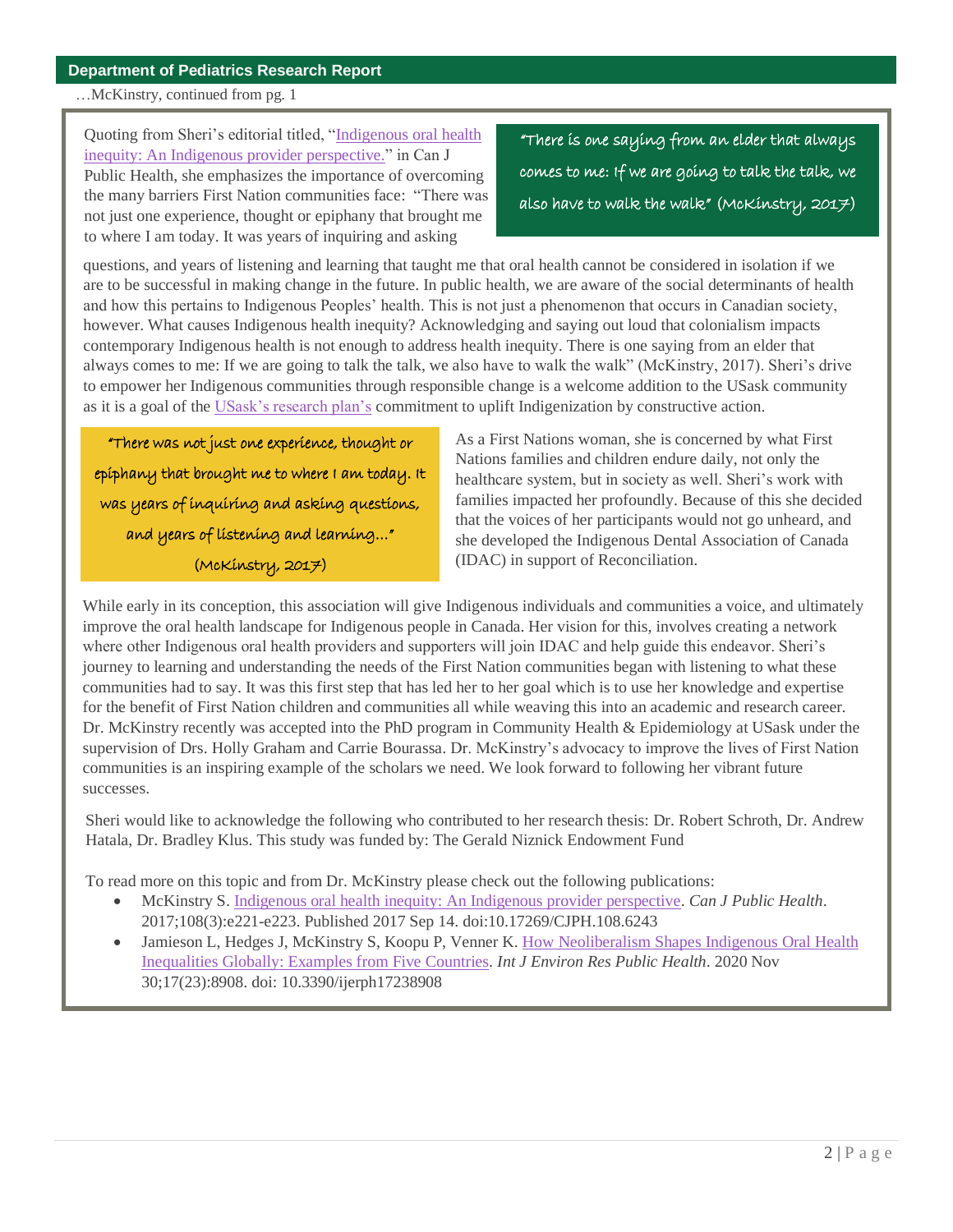# **Child Health Research Trainee Spotlight** In this issue we highlight the winners of the 2021 Child Health Research Trainee Day

# Colten Molnar is a M.D. candidate 1st Place Undergraduate Category – Lightning Round

M.D. Candidate Colten Molnar completed his B.Sc.(Hons.) in Physiology and Pharmacology at USask in 2019 and is currently entering his third year of medicine in Saskatoon.

He placed first in the Lightning Category at the 2021 Child Health Research Day for his project titled, "Survey of Staff Satisfaction and Barriers to Use of Numbing Cream and Nitrous Oxide for Pediatric Inpatients in Tertiary Care". Pediatric pain management is an area of research that he hopes to pursue, specifically how pain management for minor procedures.

Colten's study aimed to identify barriers to the use of numbing cream and nurseadministered nitrous oxide by health professionals and to determine health professionals' satisfaction with their use for simple procedures. To approach this problem, he and his supervisor Dr. Krista Baerg engaged in a quality improvement study that anonymously surveyed health professionals involved in the care of children admitted to the PIPD (2nd floor) of JPCH. After the project was complete, Colten began to develop accessible resources for caregivers and health professionals on PIPD.





#### • 24% (17/71) reported barriers to use numbing cream (figure 1) and 32% (23/71) reported barriers to use of nurse-administered nitrous oxide (figure 2).



Figure 2. Proportional area chart of barriers to numbing cream use. Some participants provided more than one response

Figure 2. Proportional area chart of barriers to nitrous oxide use. Some participants provided more than one response

This research has the potential to benefit many different stakeholders. By identifying barriers that health professionals encounter when accessing and using nitrous oxide and numbing cream, this research addresses health professional's needs so that patients can benefit from the use of these effective and safe procedural pain management tools. Previous research suggests that undertreated pain in childhood can follow children throughout their lives and manifest in negative ways, therefore it is very important to provide effective analgesia during painful interventions. Effective analgesia may help to save costs and conserve resources by reducing the number of failed interventions and the need for repeated attempts. JPCH is a Canadian leader regarding bedside nitrous oxide administration, and improved implementation here is likely to influence successful program development in other centers therefore having a national impact.

Colten would like to thank **Dr. Krista Baerg**, Casey McMahon, and Ha Le for supporting this project. He would also like to acknowledge funding received from **OVDR Summer Deans Project Program** and the assistance of the Chronic Pain Network and SHA.

C Molnar, C McMahon, H Le & K Baerg. (2021)[. Survey of Staff Satisfaction](https://doi.org/10.1080/24740527.2021.1914216)  [and Barriers to Use of Numbing Cream and Nitrous Oxide for Pediatric](https://doi.org/10.1080/24740527.2021.1914216)  [Inpatients in Tertiary Care.](https://doi.org/10.1080/24740527.2021.1914216) Clinical Innovation Poster Abstracts, Canadian Journal of Pain, 5:2, A34-A47. DOI: 10.1080/24740527.2021.1914216 Trainee Spotlight continued on pg.4…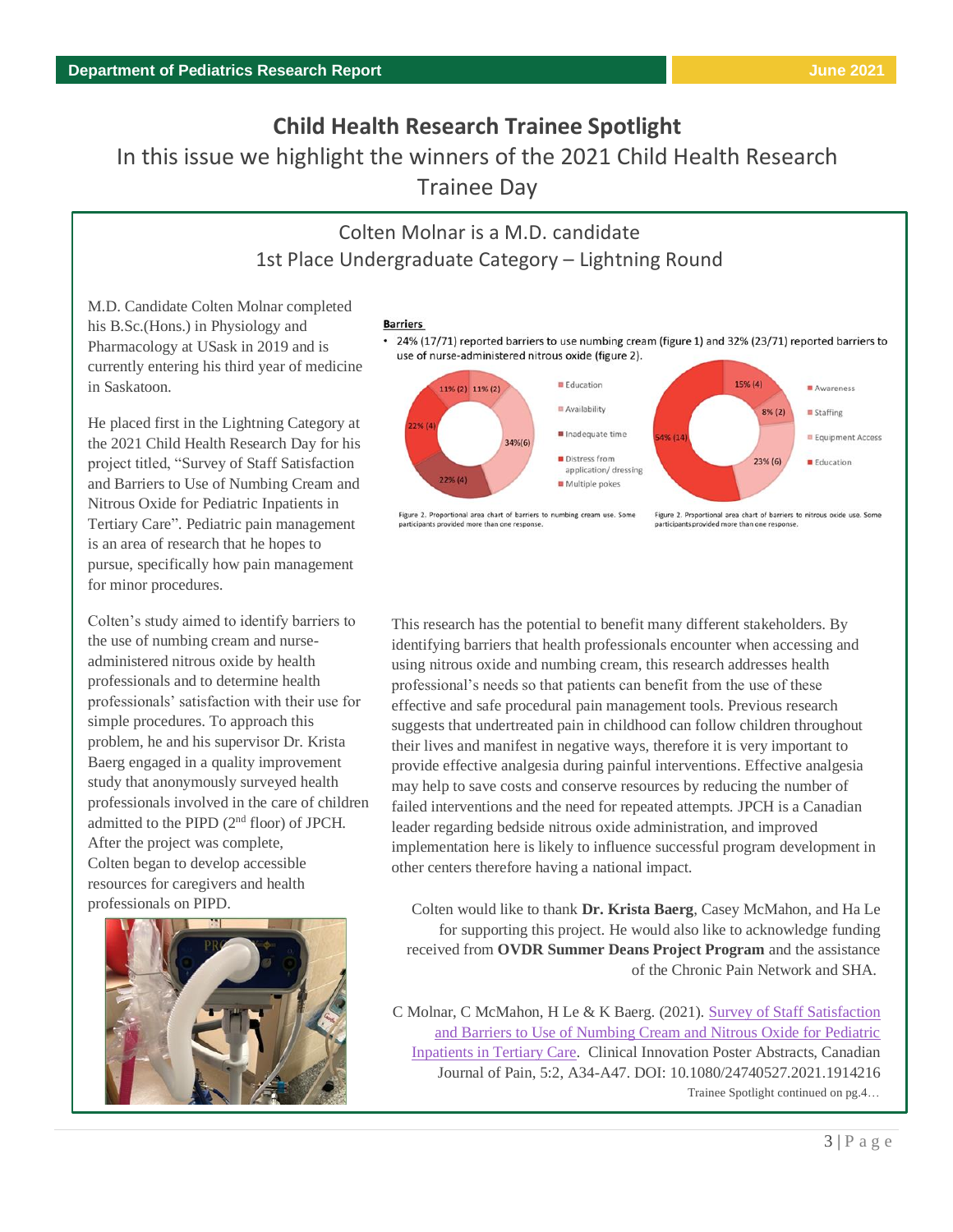…Trainee Spotlight continued from pg. 3

# Elyse Proulx-Cullen is a MSc candidate 1st Place Graduate Category – Lightning Round

Elyse Proulx-Cullen is a MSc candidate in Health Sciences at USask. Prior to her pursuing an MSc she completed a Master of Business Administration (MBA) and Bachelor of Arts (BA). Her current research interest is studying children that present twice-exceptionality (2e) and their families and how to improve their overall health outcomes and school journeys. Her future research goal is to pursue research while working in collaboration with local schools and health professionals in Saskatchewan and Quebec to develop approaches that improve health and life outcomes for 2e children. She plans to contribute to a national working group for developing guidelines that improve social and health outcomes for 2e children. The overarching research question of her qualitative health research project is: what are the lived experiences of mothers of twice-exceptional children during their child's journey specifically when it comes to recognizing their child's exceptionalities? This study will inform the research project she intends to develop at the doctoral level. Guided by the findings from this narrative inquiry, she will employ a mixed methods approach to explore bridging the gap between the health care and education systems while integrating the voices of twice-exceptional families. This original qualitative health research will be conducted through narrative inquiry, the most relevant approach for health care professionals to understand the experiences and life journeys of individuals who are challenged by disability and discrimination.



Using snowball and later purposive sampling, mothers of 2e children are recruited and invited to share their story. Considering the mounting evidence of the importance of early screening to a successful life journey for 2e children, by eliciting the lived experiences of mothers of 2e children, and by listening to these critical steps in their journey, this research has the potential to transform the delivery of services.



Families face a long waitlist for health care providers who might not be specifically trained in assessing and handling twiceexceptionality, and school resources are no longer readily available to assist 2e students, teachers, and parents. Compounded by the current world crisis, the austerity economy, and mental health and addiction crises, there is a critical need to advance all levels of learning and knowledge and move beyond gendered roles and discrimination. Working locally with a focus of leaving no one behind. This study intends to shift current practice using evidence-based knowledge to forge a path which engages all partners equally for making the best decisions for these children (knowledge users, schools, health care professionals, occupational therapists, speech therapists, psychologists and communities). The goal of the project is to uncover the acquired knowledge of mothers in raising their 2e children and to use this knowledge to inform the delivery of services and resources that such mothers will need to access. More specifically, the goal is to inform health care professionals, educators and different support programs. Furthermore, this study aims to build on seven of the 17 United Nations' Sustainable Development Goals (#3-4-5-8-9-10-17) by developing a model of sustainable engagement whereby the dyad child-parent would become a key partner and decision-maker as well as a bridge between the education sector and the health care system.

Elyse would like to acknowledge her Academic Supervisor, **Dr. Anne Leis**, Department Head Community, Health and Epidemiology. College of Medicine, USask and her Committee Members: Dr. Lilian Thorpe (USask), Dr. Michel Desjardins (USask), Dr. Kalubi-Lukusa (Université de Sherbrooke) and Dr. Brigitte Stanké (Université de Montréal). Interview transcription services are funded by the Official Languages Health Program which aims to improve access to health services for official language minority communities.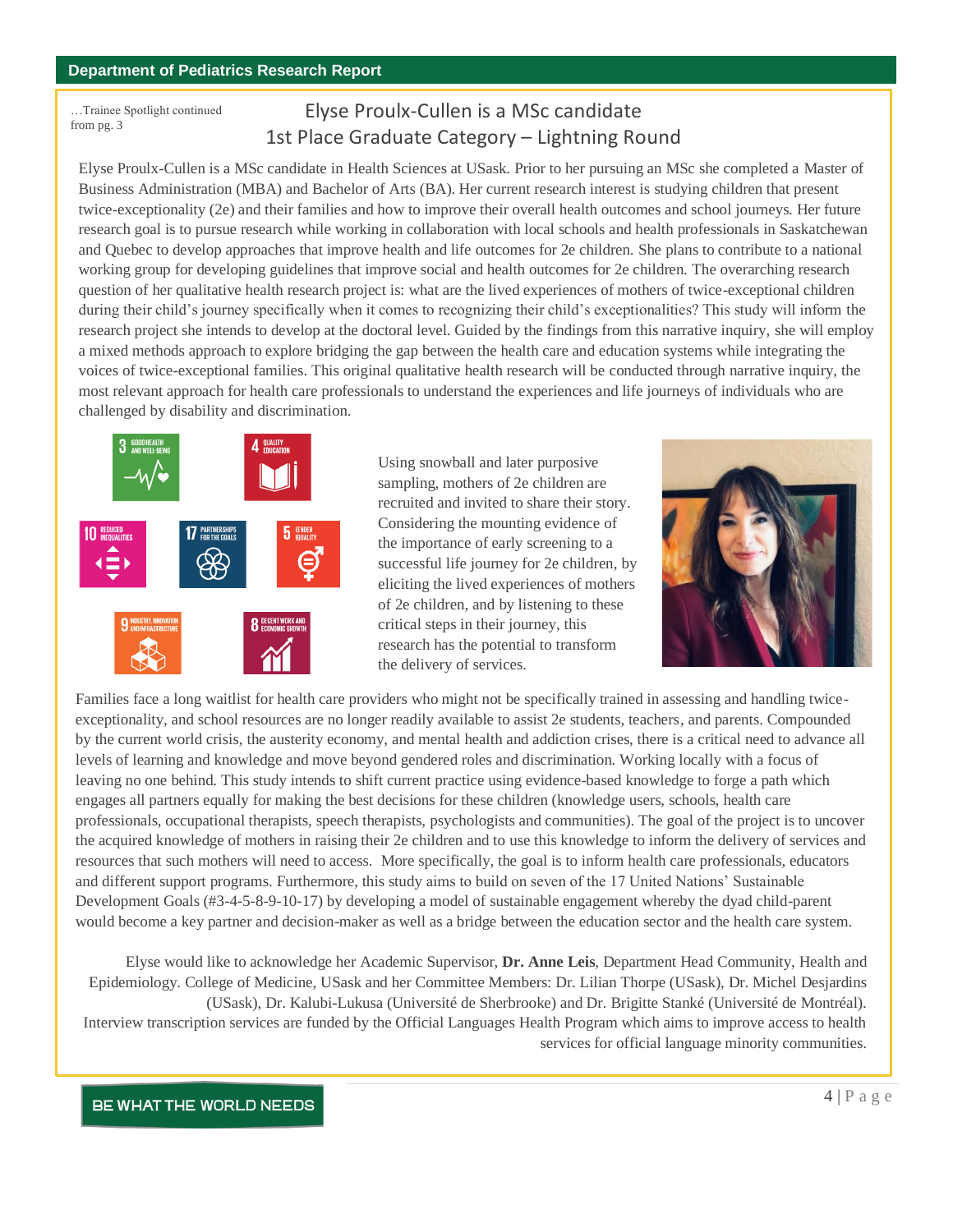…Trainee Spotlight continued from pg. 4.

# Yuwen Zheng is a PhD candidate 1st Place Long Presentations

Yuwen completed her Bachelor and Master degrees in Kinesiology at USask. She is currently a PhD candidate in the College of Kin. Her current focus is looking at the musculoskeletal health in children with type 1 diabetes (DM1). Individuals, including children with DM1 have higher fracture risk and this may relate to deficits in bone and muscle development during growth. Her thesis is part of the Saskatchewan Bone Strength Development Study (BSDS). BSDS will address the following research questions: 1) Does bone and muscle development differ between children with DM1 and typically developing children? 2) What factors (e.g., related to DM1, lifestyle) are associated with musculoskeletal development in children with DM1? Yuwen's thesis research will assess musculoskeletal health in children with type 1 diabetes using advanced imaging tools.



The BSDS study team image bone size and structure, including geometry, and estimate strength using computational modeling. They assess both cortical and trabecular bone micro-architecture and densities, as well as muscle size and strength, physical activity level, and nutrition. In addition to cross-sectional comparisons, they also monitor musculoskeletal growth annually in children with type 1 diabetes and compare this data with typically developing children. This research will impact children with type 1 diabetes and their families as well as improve the knowledge of health care providers about bone health and related factors. This research can also improve organizations' understanding of musculoskeletal health and complications related to bone development in children with type 1 diabetes. As this research progresses it will be important to share the data with national and international communities so they are aware of the bone health of children with type 1 diabetes.

Yuwen would like to acknowledge **Drs. Saija Kontulainen** and **Munier Nour** who are the co-leaders of BSDS. The study team includes several researchers and trainees. Her mentoring committee includes Drs., Kontulainen (supervisor), Nour, Johnston and Lanovaz. This research is funded by CIHR, SHRF and College of Medicine (CoMRad) and the Saskatchewan center of patient-oriented

The BSDS team have recently developed two educational videos for the Bone Strength Development Study

### **Bone Strength Development Study (BSDS)**

Principal Investigators: Dr. Saija Kontulainen and Dr. Munier Nour PhD Students: Yuwen Zheng and Zahra Ghafouri Study Coordinator: Anthony Kehrig

Bone health in children with type 1 diabetes



Bone Strength Development Study - Research Team

# https://youtu.be/ Fi8iCuhA0w <https://youtu.be/5prh98Wsrq4>

## **Bone Strength Development Study (BSDS):**

#### **Introduction of Measurements**



research (SCPOR)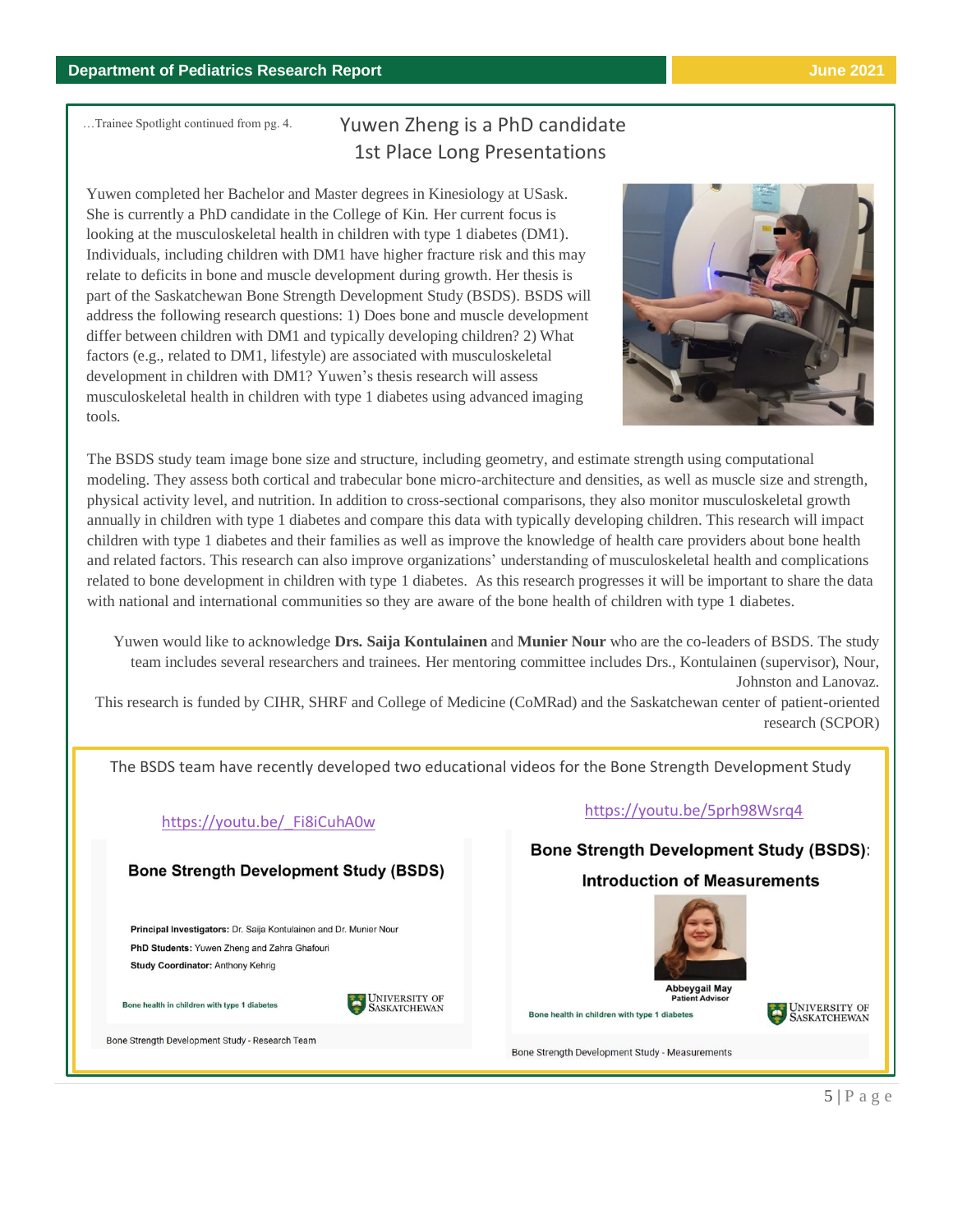#### **Department of Pediatrics Research Report**

|                   | <b>Coming Events</b>                                                                 |  |  |  |
|-------------------|--------------------------------------------------------------------------------------|--|--|--|
| <b>June 15</b>    | CHEER Workshop: Community Members on REBs: What is their role and how do we          |  |  |  |
|                   | effectively engage their perspective?                                                |  |  |  |
| June 16           | Single Patient Protocols in Paediatrics - Opportunities and Challenges               |  |  |  |
| <b>June 21</b>    | National Indigenous Peoples Day                                                      |  |  |  |
| <b>June 21-25</b> | <b>REACH Resident Research Day</b>                                                   |  |  |  |
| June 23           | Learning Health System Series: PROMs, PREMs and Patient-Centered Care - SK Centre of |  |  |  |
|                   | Patient-Oriented Research (SCPOR)                                                    |  |  |  |
| June 24           | CRC Tier II iDOHaD Candidate Presentation - Dr. Amanda Froehlich Chow                |  |  |  |
| July 19           | CIHR Fall 2021 Project Grant Workshop - Save the Date                                |  |  |  |
| Nov 22 - 26       | Children's Healthcare Canada Call for Abstracts for the 2021 Annual Conference -     |  |  |  |
|                   |                                                                                      |  |  |  |

…Trainee Spotlight continued from Pg. 5

# Madison Hall is a resident in Pediatrics 1st Place Resident Category – Lightning Round

Dr. Madison Hall is a pediatric resident at USask. Prior to her residency in Saskatchewan she completed a BSc in cellular biology and a MD both from the University of Calgary. Her research is in the field of Quality Improvement. Her interest in research directly relates to its applicability to her clinical work. She finds it helpful to identify and implement practice changes and hopes to incorporate this into her career. Her winning project assessed the frequency of blood pressure screening and identification of elevated blood pressure measurements amongst pediatric patients with diabetes in Saskatchewan, with the goal to meet yearly screening thresholds for her patients as well as improve detection of patients with elevated blood pressure.

From this study, they have found that blood pressure elevation is more likely to not be recognized in younger patients or those with diastolic elevation. Because of this, her team are working towards adding blood pressure screening tables to the outpatient clinic rooms to help identify these elevations earlier. This research will impact the patient directly. The hope is that patients will benefit from earlier detection of elevated blood pressure, in order to reduce the potential long-term complications of hypertension.

Figure 2. Categorization of Blood Pressure Measurements as a Percent of Total Visits  $(N = 1558)$  $2\%$  (N=24) 12% (N=182) 46% (N=718) 9% (N=135) Normal Not Measured **Elevated** Stage 1 HTN Stage 2 HTN  $32% (N=499)$ Figure 3. Outcomes of Blood Pressure Elevation Follow Up (N = 341 visits)



Madison would like to acknowledge her supervisors **Drs. Munier Nour, Daphne Yau, Mark Inman**

#### BE WHAT THE WORLD NEEDS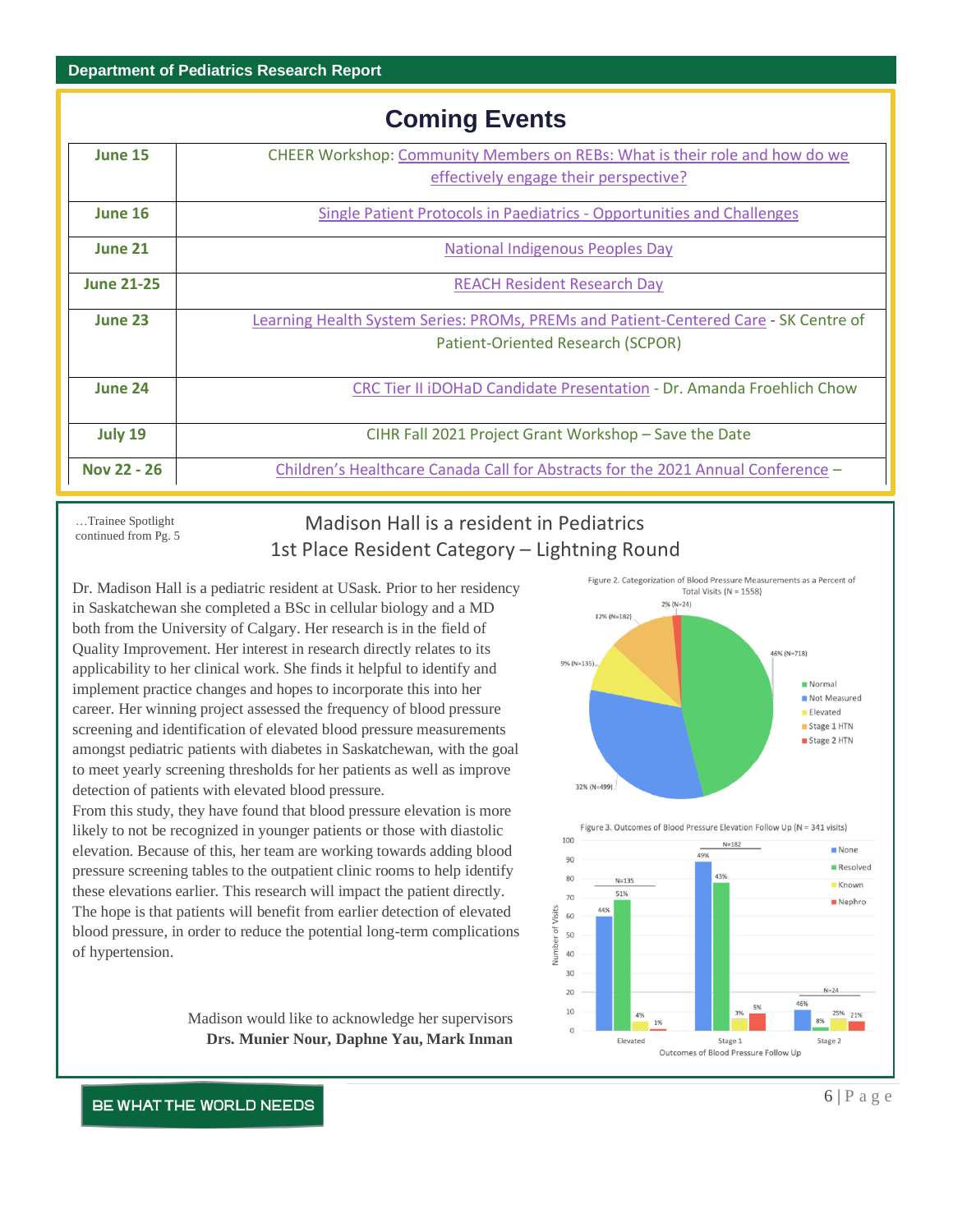| 2021 Child Health Research Trainee Day Standings<br><b>Lightening Rounds Presentations (3 mins)</b> |                                        |                                                                                                                                                                          |                                                                                                                                         |                 |  |
|-----------------------------------------------------------------------------------------------------|----------------------------------------|--------------------------------------------------------------------------------------------------------------------------------------------------------------------------|-----------------------------------------------------------------------------------------------------------------------------------------|-----------------|--|
|                                                                                                     |                                        |                                                                                                                                                                          |                                                                                                                                         |                 |  |
| Undergraduate                                                                                       | Colten Molnar                          | Survey of Staff Satisfaction<br>and Barriers to Use of<br>Numbing Cream and<br>Nitrous Oxide for Pediatric<br>Inpatients in Tertiary Care                                | Colten Molnar, Casey<br>McMahon, and Krista Baerg                                                                                       | 1 <sup>st</sup> |  |
|                                                                                                     | Sarah Moroziuk                         | Preliminary analysis of<br>coping strategies utilized in<br>pediatric patients with<br>complex pain                                                                      | Sarah Moroziuk, Casey<br>McMahon, Krista Baerg                                                                                          | 2 <sup>nd</sup> |  |
|                                                                                                     |                                        | The voices of mothers of                                                                                                                                                 |                                                                                                                                         |                 |  |
| Graduate                                                                                            | Elyse Proulx-Cullen                    | twice-exceptional children:<br>a narrative inquiry.                                                                                                                      | Elyse Proulx-Cullen, Anne<br>Leis                                                                                                       | 1 <sup>st</sup> |  |
|                                                                                                     | <b>Valerie Caron</b>                   | Go, Dog. Go! A<br>rehabilitation dog for<br>walking and balance<br>training for children living<br>with cerebral palsy.                                                  | Valerie Caron, Alison Oates,<br>Colleen Dell, Joel Lanovaz,<br>Sarah Oosman, Romany<br>Pinto, Sarah Donkers                             | 2 <sub>nd</sub> |  |
|                                                                                                     |                                        |                                                                                                                                                                          |                                                                                                                                         |                 |  |
| Resident                                                                                            | <b>Madison Peaker</b>                  | <b>Hypertension amongst</b><br>pediatric patients with<br>diabetes in Saskatchewan:<br>improving detection and<br>follow up                                              | Madison Peaker, Mark<br>Inman, Daphne Yau, Munier<br>Nour                                                                               | 1 <sup>st</sup> |  |
|                                                                                                     | Astrid Lang,<br>Netusha<br>Thevaranjan | Incidence of pediatric<br>eating disorders during<br>Covid-19 in Saskatchewan                                                                                            | Astrid Lang, Netusha<br>Thevaranjan, Ayisha Kurji,<br>Oluwafemi Oluwole                                                                 | 2 <sup>nd</sup> |  |
|                                                                                                     | Ruchika Sharma                         | Fatal disseminated varicella<br>and measles vaccine strain<br>infection in a one year-old<br>child with unsuspected IL-<br>7R severe combined<br>immunodeficiency (SCID) | Ruchika Sharma, Kayla<br>Parker, Ben Tan, Anna<br>Donovan, Matthew<br>Bradshaw, Luis Marguia<br>Favela, Candace Rypien,<br>Sneha Suresh | 2 <sup>nd</sup> |  |
|                                                                                                     |                                        | <b>Long Presentations (8 mins)</b>                                                                                                                                       |                                                                                                                                         |                 |  |
|                                                                                                     | Yuwen Zheng                            | Lower Bone Mineral Mass<br>and Areal Bone Mineral<br>Density in Children with<br>Type 1 diabetes - A<br>Systematic Review and                                            | Yuwen Zheng, Mahdi<br>Rostami Haji Abadi, Zahra<br>Ghafouri, Suelen Goes,<br>Munier Nour, Saija<br>Kontulainen                          | 1 <sup>st</sup> |  |
|                                                                                                     | Poonam Jariwala                        | Meta-analysis<br>Bone health in adolescents<br>with type 2 diabetes                                                                                                      | Poonam Jariwala, Marta<br>Erlandson, Munier Nour                                                                                        | 2 <sup>nd</sup> |  |
|                                                                                                     |                                        | <b>Photo Submission</b>                                                                                                                                                  |                                                                                                                                         |                 |  |
|                                                                                                     | <b>Astrid Lang</b>                     | Atretic Encephalocele<br>Mimicking Ectopic Lips                                                                                                                          | Astrid Lang, Kaarthigeyan<br>Kalaniti, Veronica Samedi,<br>Julia Radic                                                                  | 1 <sup>st</sup> |  |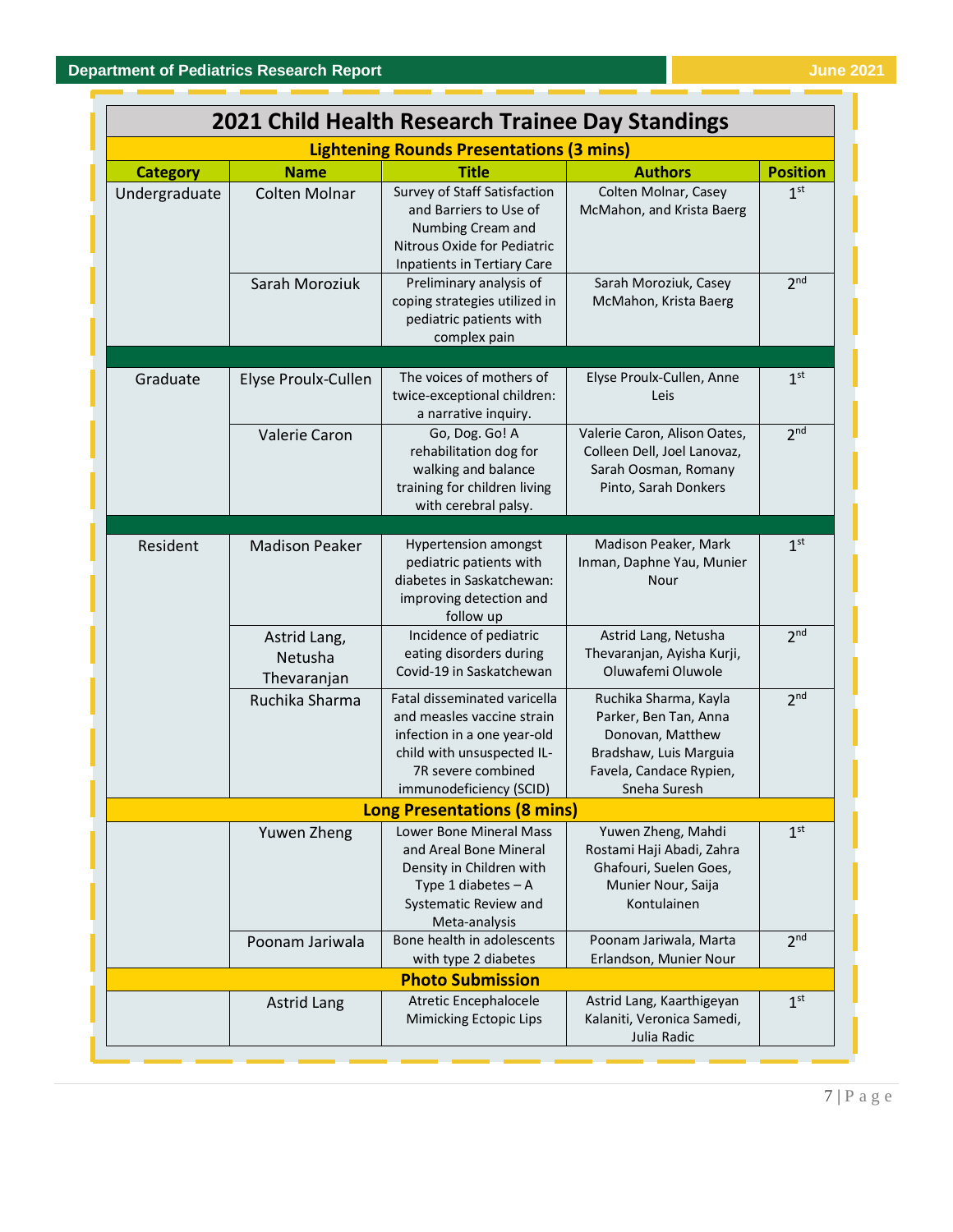# Farewell to **Dr. Ben Tan** and **Dr. William Bingham**

The Department of Pediatrics would like to honor and acknowledge the tremendous contributions over the years from two of our faculty, Drs. Ben Tan (Associate Professor, Pediatric Infectious Disease) and William Bingham (Associate Professor, Neonatology).



Dr. Ben Tan moved to Saskatchewan and joined the Department of Pediatrics as our first Pediatric Infectious Disease Specialist in Saskatoon in 1992. He worked very hard in this role to create our Provincial Infectious Disease service. He also headed the RSV prophylaxis program for many years. Dr. Tan represented Saskatchewan nationally at many Pediatric Infectious disease meetings and committees. He developed a national reputation and became an Associate Professor here at the University of Saskatchewan. Under his leadership, the Pediatric Infectious Disease Division has grown to a thriving Division of four members. Throughout his career, he was also noted for his exceptional photography talent. Having a "Ben Tan" on your wall is a coveted piece of art. He has been an outstanding teacher and he was also program director for the Residents for many years. Ben was great to work with; so collegial and smart, yet so humble with common sense. Dr. Ben Tan's retirement marks the end of a remarkable career and he will be missed.

Photo of Dr. Ben Tan from [January 2018 Pediatric](https://medicine.usask.ca/documents/pediatrics/newsletter/PedsNewsletterJan2018.pdf) 

Dr. William (Bill) Bingham graduated from medical school at the University of Saskatchewan, and then completed his Neonatology Fellowship at the University of Hawaii. For some reason, he left Hawaii and came to join Drs. Sankaran and Ninan in the Saskatchewan NICU in 1980. In those days, he also stepped up to help Dr. Kasian start and maintain our first PICU. Throughout all this he continued ward coverage with the residents. Like Dr. Tan, he was also program director for a time. Dr. Bingham was active in published research. Subsequently, he took on the job of Postgraduate Dean in the College of Medicine during which time he faced the challenge of the Resident strike. He then, went on to become Head of the Department of Pediatrics. Dr Bingham brought his dream of a hospital dedicated to only children and their mothers. It was his vision that was a key driver of the site selection and the hospital we have today. As Department Head, Dr. Bingham was astute about budget issues. He fought for and created new funding models that enabled our ability to expand service. For example, Social Pediatrics with Dr Mehtar (first of its kind in Canada), and Dr. Adamko as the first clinician on an ACFP given dedicated research time. He developed undergraduate and postgraduate coordinator positions. He created progressive new global budgets for other Divisions as well.



Photo of Dr. William Bingham from [https://picusaskatchewan.ca/our](https://picusaskatchewan.ca/our-team/)[team/](https://picusaskatchewan.ca/our-team/)

Given the tremendous contributions by these distinguished faculty members, it is a poignant reminder of the pandemic that we cannot celebrate their career finales in person. It's disappointing. For the amount of time that they have devoted to our department and to the people of this Province, this simple farewell is but a token of our gratitude. Their contributions in academia, research, and clinical service provide a legacy upon which we stand. We wish them well on their retirements and next adventures!

Thank you to Drs. Darryl Adamko and Laurence Givelichian for their contributions to this article.

#### BE WHAT THE WORLD NEEDS